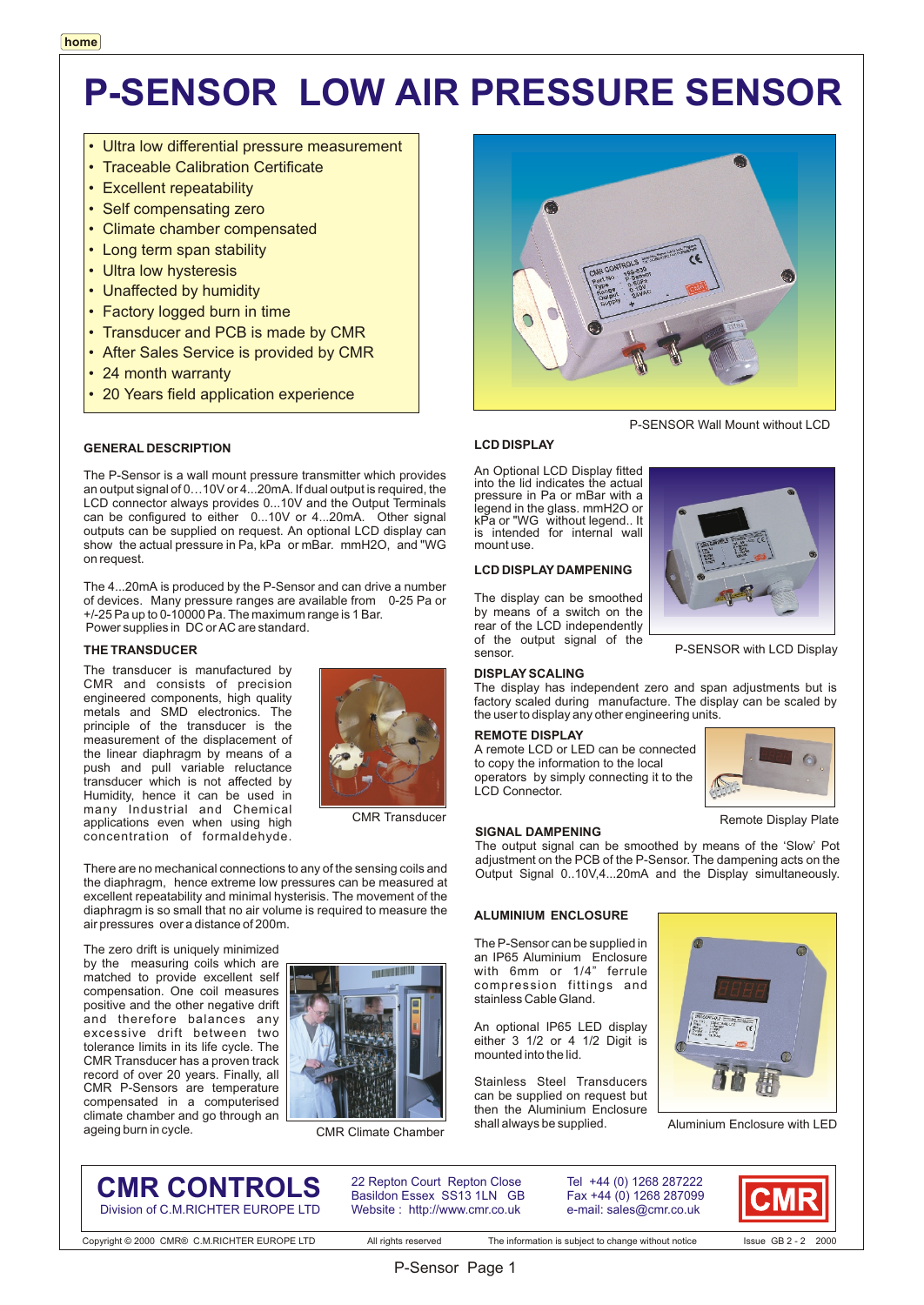## **P-SENSOR LOW PRESSURE APPLICATION**

TYPICAL ROOM PRESSURE MEASUREMENT WITH CMR P-SENSORS



The above schematic shows a typical clean room. The room pressure must be measured against the adjacent room. Each room has air probe plates fitted to the ceiling. The air probes are connected to the P-Sensors with colour coded CMR PVC Tubing.

Remote LCD or LED display plates are fitted for the operators to see the actual room pressure. Each P-Sensor has either a 0..10V or 4...20mA signal output for control or monitoring functions.

The P-Sensor is a true Low Differential Air Pressure Transmitter and can be used for Static Pressure, Vacuum Pressure and differential Pressure Measurements in positive or negative applications.

The LCD Display is optional and shall be mounted into the Lid and shall display the actual pressure.

The P-Sensor can measure either from area to area or against a dedicated datum such as a plant room or any other stable location. It is designed for wall or panel mount installations.

The CMR PVC tubing can be run up to 200m without losing accuracy of the measurement.

The Pressure signal can be transmitted to remote custom made display fascia plates incorporating any of the CMR LCD's or LED's. An output signal of 0...10V and 4...20mA is standard for remote Scada or BMS connection. If Alarms are required see the data sheets DPM50 or APM100 units.

Calibration Certificates traceable to National Standards can be supplied with all P-Sensors and remote display plates



TYPICAL PRESSURE APPLICATIONS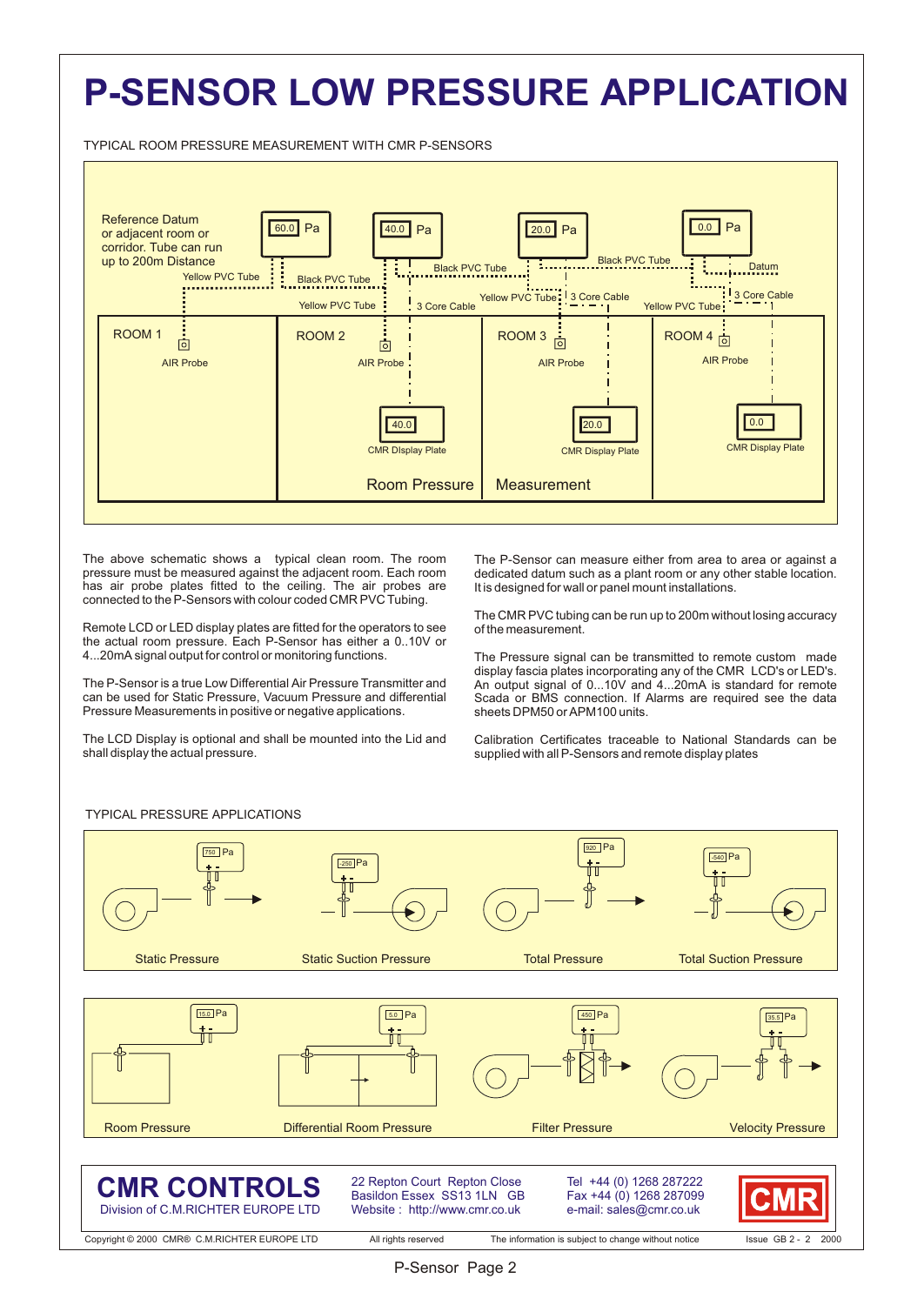## **P-SENSOR AHU APPLICATIONS**

TYPICAL AIR HANDLING UNIT PRESSURE MEASUREMENTS



The above schematic shows a practical application in Supply and Extract Air-Handling Unit Control Systems, where Supply and

Extract Duct Pressures as well as Filter Pressures must be measured. The CMR P-Sensors are long term accurate.





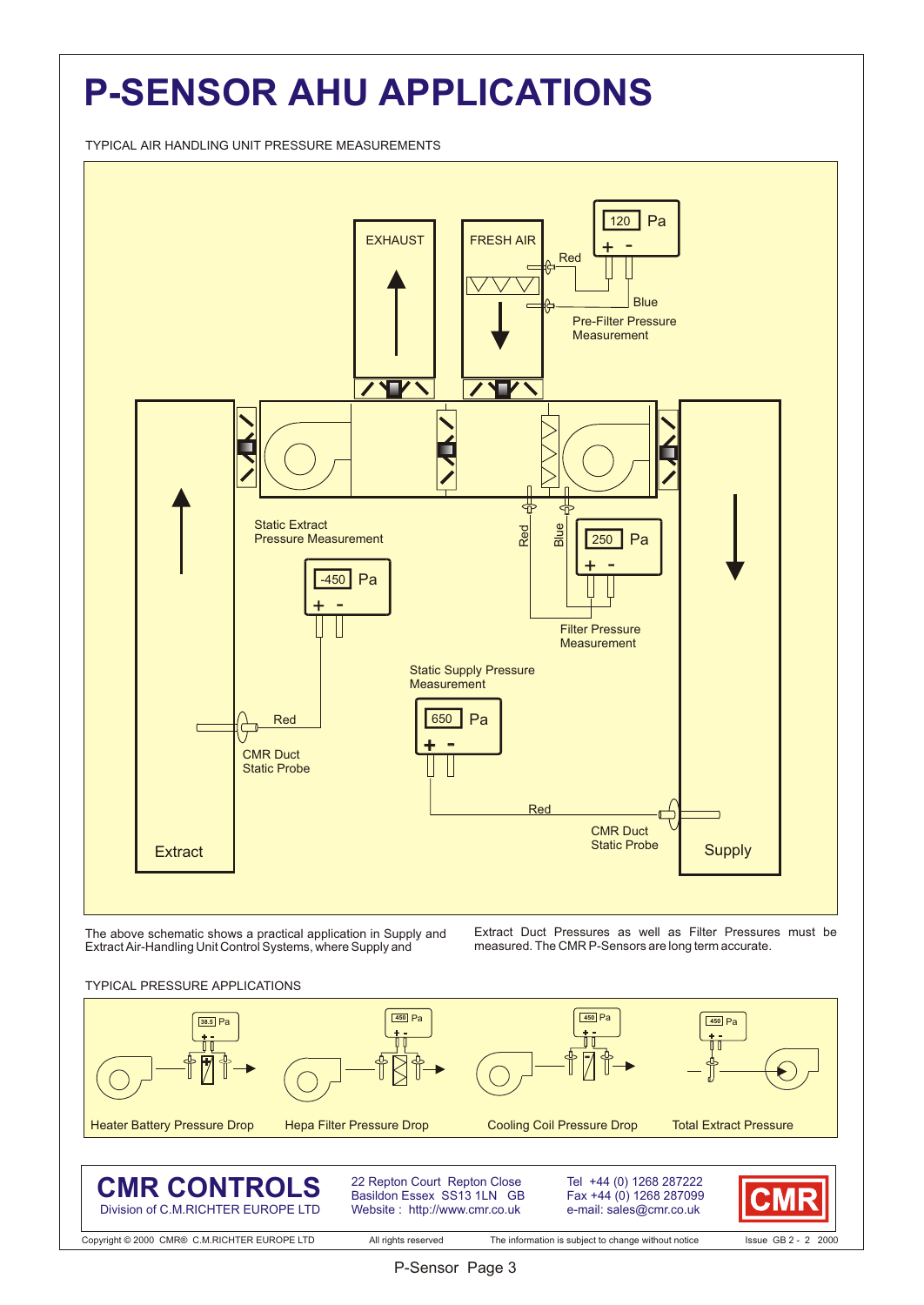## **P-SENSOR SPECIAL APPLICATIONS**

TYPICAL PLENUM PRESSURE MEASUREMENT IN EXTRACT SYSTEMS



#### MORE SPECIALIST PRESSURE MEASUREMENT APPLICATIONS

Division of C.M.RICHTER EUROPE LTD





e-mail: sales@cmr.co.uk

Website : http://www.cmr.co.uk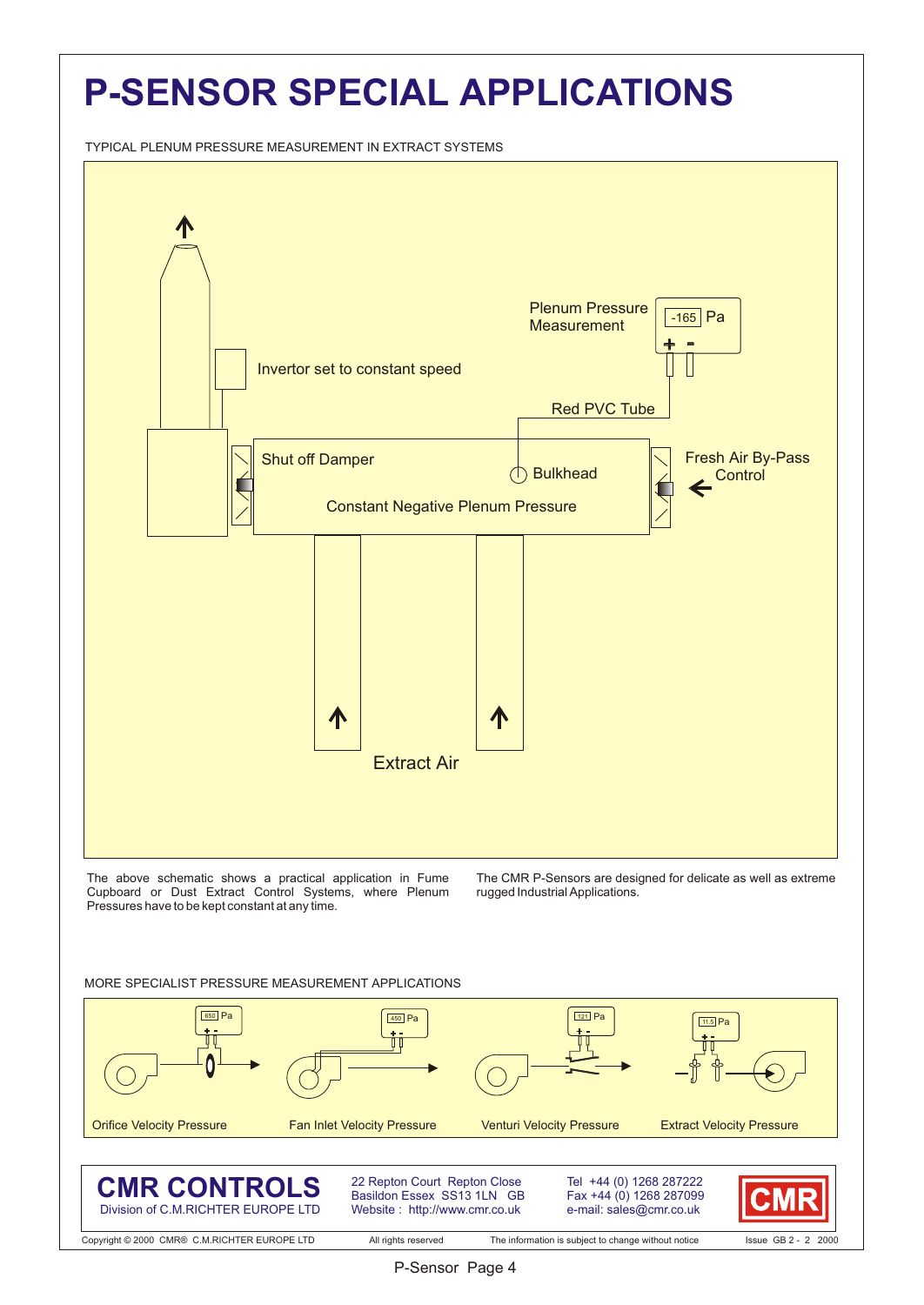## **P-SENSOR OPERATING INSTRUCTIONS**

#### CALIBRATION INSTRUCTIONS P-SENSOR LINKS AND POTENTIOMETER SETTINGS

The P-Sensor's electronic is easily accessible by removing the lid.

Connect a Voltmeter either to the Terminals 1 and 2 or use a molex connector on the LCD Display connector J7. The output signal on the LCD connector is always 0...10V whilst the output on Terminal 1 and 2 depends on the Red Jumper setting. If set to the left position the output is 4...20mA. If set to the right position the output is 0-10V. It is important to know that the P-Sensor's base calibration is based on 0...10V, which means, all calibrations must be carried out in 0...10V first. The 4...20mA circuit is simply a convertor of the 0...10V and is factory set. It is therefore recommended never to touch P6 and P5 unless they have been tampered with. To calibrate the 4...20mA circuit it is suggested to connect a Voltmeter to the LCD connector and a mA meter to Terminal 1 and 2 to obtain overall accuracy.

When calibrating the P-Sensors it is essential to know that the +/- range of sensors i.e. -100Pa…+100Pa = 0...10V operate from 5.00V = 0Pa to 0V = -100Pa and from 5V = 0Pa to 10V = +100Pa. The zero Pa voltage output is therefore 5V or 12mA.

#### **ZERO ADJUSTMENT**

Let the P-Sensor run for 24 hours to settle before attempting to adjust the zero. The zero is normally factory set.

P1sets the Zero of the Sensor.Turn the 'SLOW' P4 Potentiometer completely anti clockwise to remove any dampening. Remove all Tubes and let the Sensor settle.

If the Voltmeter is connected to 1 and 2, adjust P1 until 0.00V is achieved.

If the mA Meter is connected to 1 and 2, adjust P1 until 4.00mA is achieved.

If the Voltmeter is connected to the LCD connector and displays 0.00V but the mA Meter connected to 1 and 2 is not at 4.00mA only then adjust P6 to achieve 4.00 mA.

#### **SPAN ADJUSTMENT**

P2 scales the Span of the P-Sensor. Turn the 'SLOW' P4 Potentiometer completely anti clockwise to remove any dampening. Disconnect all Tubes from the P-Sensor and let the Zero settle and correct the 0.00V or 4.00mA again.

Use any of the CMR Calibrators and pump up the positive nipple of the P-Sensor to 75% of Full Scale as indicated on the label of the P-Sensor i.e. a 100Pa Sensor would be pumped up to 75.0 Pa.

If the Voltmeter is connected to 1 and 2, adjust P2 until 7.50V is achieved.

If the mA Meter is connected to 1 and 2, adjust P2 unitl 16mA is achieved.

If the Voltmeter is connected to the LCD connector and displays 7.50V but the mA Meter connected to 1 and 2 is not at 16.00mA only then adjust P5 to achieve 16.00 mA.

Repeat the Zero and Span adjustments a few times until correct.



#### **LINEARITY CHECK**

Use any CMR Calibrator and pump up the positive nipple of the P-Sensor to 25% of Full Scale as indicated on the label of the P-Sensor i.e. a 100Pa Sensor would be pumped up to 25.0Pa.

25% = 25 Pa or 2.50V - 8.00mA 50 % = 50 Pa or 5.00V - 12.00mA . 100% = 100 Pa or 10.00V - 20.00mA

The Linearity is the accuracy of the Sensor less any Calibrator deviation:

Example:<br>Zero of Sensor = 0.00 V Zero of Calibrator =  $0.0 Pa$ Span of Sensor = 7.55 V Span of Calibrator = 75.5Pa The Sensor is 100% linear compared with the Calibrator..

#### **SLOW OR DAMPENING OF OUTPUT SIGNAL**

Adjust 'SLOW' P4 to clockwise for signal output dampening. This adjustment is useful in monitoring applications where the output signal must be smoothed to eliminate fluctuations in the digital data input channels of Scada Monitoring or BMS Computer Systems. During Calibration of the P-Sensor set P4 fully anti-clockwise.

#### **RED JUMPER**

 When moving the Jumper to 10V the signal is 0-10V and on 20mA it is 4-20mA on Terminal 1 and 2.

#### **LCD / LED CONNECTOR J7**

Regardless of the Red Jumper setting the output on the LCD connector J7 is always 0-10V on pin 'S', hence an LCD or LED display can be connected either local or remote without interfering with the signal output on terminal 1 and 2.

### **CMR CONTROLS** Division of C.M.RICHTER EUROPE LTD

22 Repton Court Repton Close Basildon Essex SS13 1LN GB Website : http://www.cmr.co.uk

P-Sensor Page 5

Tel +44 (0) 1268 287222 Fax +44 (0) 1268 287099 e-mail: sales@cmr.co.uk



Copyright © 2000 CMR® C.M.RICHTER EUROPE LTD All rights reserved The information is subject to change without notice Issue GB 2 - 2 2000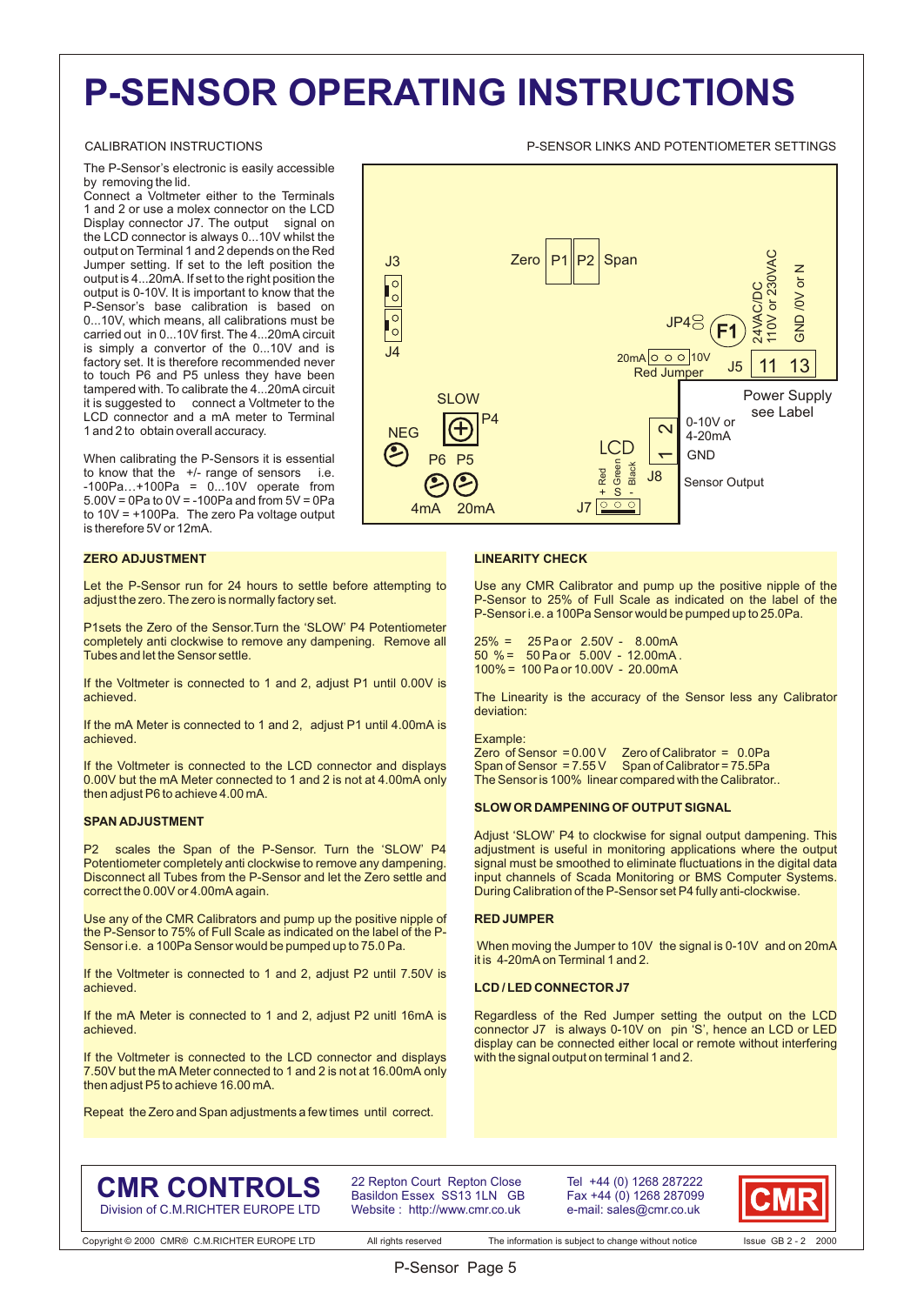### **P-SENSOR ORDER DESCRIPTION**

#### **GENERAL**

CMR manufactures a large range of P-Sensors to suit many applications. Because of the variety of pressure ranges, output signals and power supplies it has been necessary to design an easy to use selection table for anybody to make up a P-Sensor specification to satisfy a requirement. On the P-Sensor Selection Table you will find all specifications available with the associated ordering Code.

#### **P-SENSOR PART NUMBER**

The P-Sensor Part Number starts with the selection of the enclosure which depends on the Tube connections. In the Example we have chosen Code '22A' which is a standard ABS P-Sensor enclosure with 6 mm barbed nipples to fit CMR PVC Tube. The Part Number therefore starts with ' 22A '.

Smaller straight nipples with a 3 mm O./D to fit the small bore CMR Silicone Tube makes Panel installations easier. This would have the Code '22B'.

Aluminium enclosures are supplied with compression fittings to suit either Stainless or Copper Tube i.e 6 mm Code '22C' or 1/4" Code '22D'. Barbed Adaptors for PVC Tube are available.

If Stainless Steel Transducers are required then only the Aluminium Enclosure is used to suit Stainless Tube 6mm Code '22E' or 1/4" Code '22F'.

#### **NEGATIVE PRESSURE RANGE**

The Negative Range is specified as (-) Pa. If the application requires to measure a negative pressure against a reference, i.e. a room has to be at negative pressure compared with the corridor then the room has to be connected to the Red or (+) nipple. The blue (-) nipple shall be connected to the reference in this case the corridor.

The negative room pressure shall suck on the red (+) nipple and the P-Sensor produces an output signal equivalent of the negative pressure measured.

In the Example we have chosen - 25 Pa which has the Code '010' . The Part Number extends to '22A 010'.

If the P-Sensor must only measure in the positive Range i.e 0-25Pa then the Negative Range will always be selected as 0Pa and the Code is always '000'.

#### **POSITIVE PRESSURE RANGE**

Now you have to determine, if you need to measure Positive Pressure. It is common to identify if the Room has gone into Positive Pressure and it is necessary to measure to which extent it has gone to positive. Therefore, it is suggested to use +25 Pa as the Positive Pressure Range. Please note that zero Pa Pressure is

now in the middle of the Sensor Range.

This means the P-Sensor can measure from - 25 Pa to 0 and to +25 Pa. The Positive Pressure Range +25 Pa has the Code '010'. The Part Number extends to '22A 010 010'

#### **OUTPUT SIGNAL**

The Industry Standards for Output Signals are 0...10V or 4...20mA, but other signals can be supplied by CMR on request and are listed in the Selection Table. In the Example, we have chosen 0...10 V which has the Code 'A'.

The Part Number extends to '22A 010 010 A

If 0...10V is the Output Signal for -25 Pa to + 25 Pa then 5 V is 0 Pa. from 5V to 0V the P-Sensor measures from 0 Pa to - 25 Pa i.e. 12.5 Pa would be 2.5V.

From 5V to 10V the P-Sensor would measure positive Pressure from 0 Pa to + 25 Pa i.e. + 12.5 Pa would be 7.5V.<br>It is standard to use equal ranges - 25 Pa to + 25 Pa rather than

It is standard to use equal ranges - 25 Pa to + 50 Pa but CMR can provide any offset.

#### **POWER SUPPLY**

The Industry Standards are 24VDC or 24VAC. 110VAC and 230VAC are less used today for safety and EMC protection reasons. The 15VDC version is seldom used. In the Example we have chosen 24VDC which has the Code '2'.

The Part Number extends to '22A 010 010 A 2'.

#### **INTERNAL LCD or LED BUILT INTO LID**

The CMR 3 1/2 digit LCD Display can be supplied as an optional extra to be mounted into the LID of the P-Sensor. The LCD is a Liquid Crystal Display with no illumination. The Protection is IP44 and is only suitable for indoor applications. This LCD is the most popular display as it incorporates the Engineering Units as legends i.e. Pa or mBar and it fits into the standard ABS P-Sensor enclosure.

We have chosen this 3 1/2 digit LCD which has the Code 'A' . The Part Number extends to '22A 010 010 A 2 A '.

When ordering Aluminium Enclosures a 3 1/2 or 4 1/2 digit LCD or LED can be fitted which are IP65.

#### **SCALED UNITS**

The range is printed on a product label fixed to the lid of the sensor. Normally, the range is printed as Pa but other ranges can be selected under this order code. If an LCD or LED is required then the LCD's or LED's must be scaled to suit the application i.e.-25 Pa to + 25 Pa which means it is scaled in Pa (Pascals). The CMR 3 1/2 Digit LCD Display has the additional benefit that a small legend 'Pa' or 'mB' appears on the glass of the LCD. All other LCD's or LED's have no legends on the glass.

We have therefore chosen the Code '1

The Part Number extends to ' 22A 010 010 A 2 A 1'

#### **DECIMAL POINTS**

If no LCD is fitted then this is N/A (not applicable).

The 3 1/2 digit LCD can only display 1999 or 199.9 or 19.99 or 1.999. The 4 1/2 digit LCD or LED can display 19999 or 1999.9 or 199.99 or 19.999 all depending on the decimal point setting..

It is essential to know how the pressure should be indicated on the LCD/LED glass. In the example we have chosen one decimal point which has the Code 'B' and the display should indicate -25.0 to + 25.0 Pa.

The Part Number extends to ' 22A 010 010 A 2 A 1 B'.

#### **LINEARITY**

The P-Sensor is available in two Linearity Grades

0.5 % or 1%. In the Example we have chosen 0.5% which has Code  $\Delta'$ 

The Part Number extends to '22A 010 010 A 2 A 1 B A'

#### **TRACEABLE CALIBRATION CERTIFICATE**

The P-Sensor can be supplied with a Traceable Calibration Certificate to National Standard which has the Code 'T'. In the Example we have used Code 'T'. The Part Number extends to '22A 010 010A 2 A 1 B A T'.

#### **FINAL PART NUMBER**

The Part Number to order is 22A010010A2A1BAT.

**Now try and select your own P-Sensor using the P-Sensor Order Selection Table.**

### **CMR CONTROLS** Division of C.M.RICHTER EUROPE LTD

22 Repton Court Repton Close Basildon Essex SS13 1LN GB Website : http://www.cmr.co.uk

Tel +44 (0) 1268 287222 Fax +44 (0) 1268 287099 e-mail: sales@cmr.co.uk

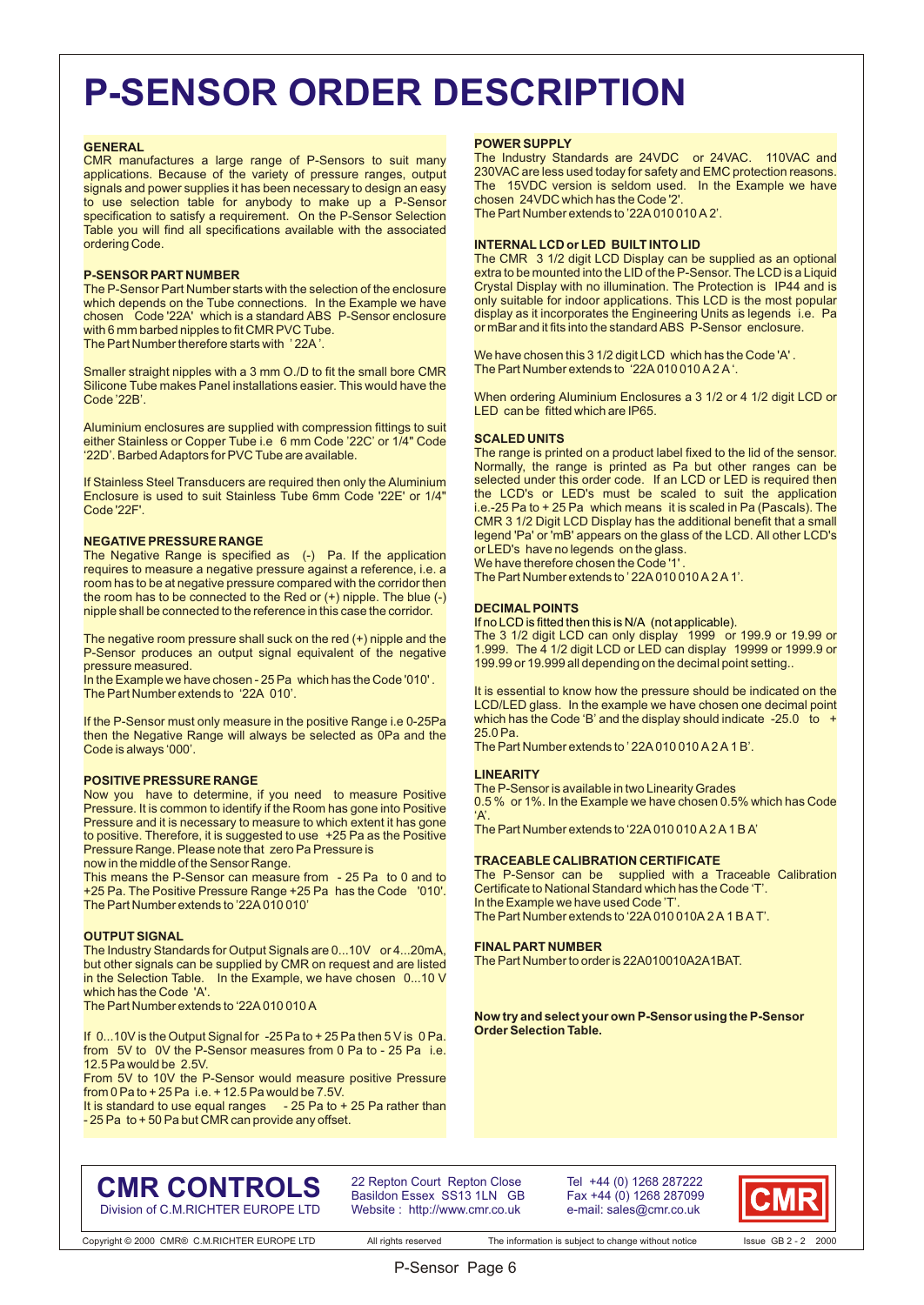### **P-SENSOR ORDER SELECTION TABLE**

The selection Table has been prepared to make ordering easy. Each Column contains a number of different options which are available and a Part Number can be established by yourself depending on your specific requirements. The Example Part Number 22A 010 010 A 2 A 1 B A T which is printed above the Selection Table can be identified as being a P-Sensor with ABS enclosure having 6mm barbed tube connectors with a Negative Range of 25Pa and a Positive Range of +25 Pa, with an Output Signal of 0-10V which would mean in this case 0 Pa is 5V. The Power Supply is 24VDC. The Sensor would be supplied with a 3 1/2 digit LCD Display mounted internally into the Lid and the Measured Units are Pa (Pascals). The Decimal Points are adjusted to 1 which indicates from -25.0 Pa to +25.0 Pa. The Linearity is 0.5% and it comes with a traceable Calibration Certificate to National Standards.

### **EXAMPLE PART NUMBER SELECTION** (The code after the  $(=)$  sign is used i.e. 6mm = 22A)

| 22A              | 010              | 010                               | A             | $\overline{2}$          | $\mathbf{A}$                          | $\mathbf{1}$   | B              | $\mathbf{A}$                     | $\overline{T}$ |
|------------------|------------------|-----------------------------------|---------------|-------------------------|---------------------------------------|----------------|----------------|----------------------------------|----------------|
| <b>P-Sensor</b>  | <b>Negative</b>  | <b>Positive</b>                   | <b>Output</b> | <b>Power</b>            | <b>Internal</b>                       | <b>Measure</b> | <b>Decimal</b> | Linea-                           | Certifi-       |
| Part No.         | Range            | Range                             | <b>Signal</b> | <b>Supply</b>           | <b>LCD or LED</b>                     | <b>Units</b>   | <b>Points</b>  | rity                             | cate           |
| $6mm = 22A$      | $0 Pa = 000$     | $0 Pa = 000$                      | $0.10V = A$   | $15 VDC = 1$            | $NOTE = N$                            | $Pa = 1$       |                | $N/A = N   0.5\% = A  $          | $Trace = T$    |
| $3mm = 22B$      | $-25$ Pa = 010   | +25 Pa = 010                      | $4.20mA = B$  |                         | 24 VDC = 2 LCD 3 1/2 = A $ mBar = 2 $ |                |                | $000 = A   1.0\% = B  $ None = N |                |
| $6cp = 22C$      | $-50$ Pa = 015   | +50 Pa = $015$                    | $0.20mA = C$  | $24 \text{ VAC} = 3$    |                                       | $kPa = 3$      | $00.0 = B$     |                                  |                |
| $1/4cp = 22D$    | $-60$ Pa = 020   | $+60$ Pa = 020                    |               | 519mA = $D$ 110 VAC = 4 | In Alu Encl.                          | $mm = 4$       | $0.00 = C$     |                                  |                |
|                  | $-100$ Pa = 025  | $+100$ Pa = 025                   |               |                         | 230 VAC = 5 LCD 4 1/2 = B             | " $WG = 5$     | $.000 = D$     |                                  |                |
|                  | $-125$ Pa = 030  | $+125$ Pa = 030                   | On request    |                         | LED $3 \frac{1}{2} = C$               |                |                |                                  |                |
| <b>Stainless</b> | $-150$ Pa = 035  | $+150$ Pa = 035                   | $0.5V = E$    |                         | LED 4 $1/2 = D$                       |                |                |                                  |                |
| $6cp = 22E$      | $-200$ Pa = 040  | $+200$ Pa = 040                   | $1.5V = F$    |                         |                                       |                |                |                                  |                |
| $1/4cp = 22F$    | $-250$ Pa = 045  | $+250$ Pa = 045                   | $+/- 5V = G$  |                         |                                       |                |                |                                  |                |
|                  | $-300$ Pa = 050  | $+300$ Pa = 050                   | $2.10V = H$   |                         |                                       |                |                |                                  |                |
|                  | $-400$ Pa = 055  | $+400$ Pa = 055                   | $+/- 10V = 1$ |                         |                                       |                |                |                                  |                |
|                  | $-500$ Pa = 060  | $+500$ Pa = 060                   |               |                         |                                       |                |                |                                  |                |
|                  | $-750$ Pa = 065  | $+750$ Pa = 065                   |               |                         |                                       |                |                |                                  |                |
|                  | $-1000$ Pa = 070 | $+1000$ Pa = 070                  |               |                         |                                       |                |                |                                  |                |
|                  | $-1500$ Pa = 075 | $+1500$ Pa = 075                  |               |                         |                                       |                |                |                                  |                |
|                  | $-2000$ Pa = 080 | $+2000$ Pa = 080                  |               |                         |                                       |                |                |                                  |                |
|                  | $-2500$ Pa = 085 | $+2500$ Pa = 085                  |               |                         |                                       |                |                |                                  |                |
|                  | $-3000$ Pa = 090 | $+3000$ Pa = 090                  |               |                         |                                       |                |                |                                  |                |
|                  | $-4000$ Pa = 095 | $+4000$ Pa = 095                  |               |                         |                                       |                |                |                                  |                |
|                  | $-5000$ Pa = 100 | $+5000$ Pa = 100                  |               |                         |                                       |                |                |                                  |                |
|                  | $-6000$ Pa = 105 | $+6000$ Pa = 105                  |               |                         |                                       |                |                |                                  |                |
|                  | $-7000$ Pa = 110 | $+7000$ Pa = 110                  |               |                         |                                       |                |                |                                  |                |
|                  | $-8000$ Pa = 115 | $+8000$ Pa = 115                  |               |                         |                                       |                |                |                                  |                |
|                  | $-9000$ Pa = 120 | $+9000$ Pa = 120                  |               |                         |                                       |                |                |                                  |                |
|                  |                  | $-10000$ Pa = 125 +10000 Pa = 125 |               |                         |                                       |                |                |                                  |                |

### **HOW TO ORDER**

#### **EXAMPLE**

A wall mount pressure transmitter is required of the Type P-Sensor

- The tube connections must be 3mm for small silicone Tube
- The negative pressure range must be -100Pa
- The positive pressure range must be +100Pa
- The output signal must be 4-20mA
- The power supply must be 24V AC isolated
- The internal display must be 3 1/2 digit
- The measured units must be in Pascals (Pa) The indication must be 100.0 with one decimal point
- The linearity must be 1% of full scale

The Certificate must be traceable to National Standards

**The part Number for this P-Sensor is 22B 025 025 B 3 A 1 B B T** 

### **CMR CONTROLS** Division of C.M.RICHTER EUROPE LTD

22 Repton Court Repton Close Basildon Essex SS13 1LN GB Website : http://www.cmr.co.uk

Tel +44 (0) 1268 287222 Fax +44 (0) 1268 287099 e-mail: sales@cmr.co.uk



Call CMR for assistance at any time

Copyright © 2000 CMR® C.M.RICHTER EUROPE LTD All rights reserved The information is subject to change without notice Issue GB 2 - 3 2000